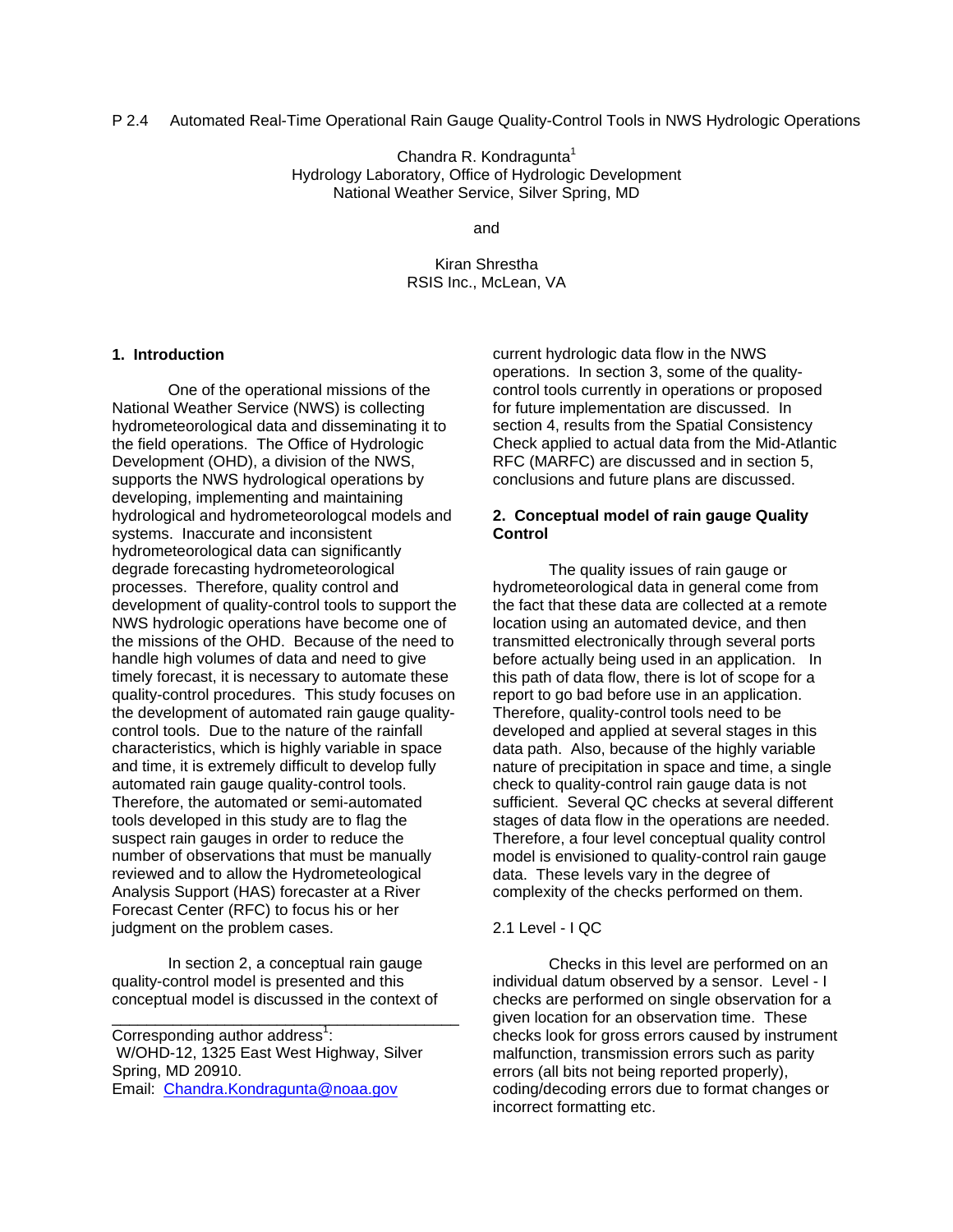Example: A negative number for rainfall is meaningless.

This "gross error check" is the most preliminary check that can be performed on an observation. If an observation fails this preliminary check, that observation may not go through any further checking, unless a user manually wants to modify this observation using his/her own judgment.

### 2.2 Level - II QC

Checks in this level also involve a single observation. Observations in this level are checked against some boundaries for their validity. These boundary values may be dependent on space and time. So the boundary values are fixed for a location and for a time of the year. These values can be derived from the climatology of a location. Because the boundary limits are set based on the climatology of the location and the observed value has to fall within these limits, this check is called "Range Check" or "Climatological Range Check"

### 2.3 Level - III QC

Checks in this level are more advanced than in the previous levels. The checks in this level are based on an observation being checked against other independent observations of the same type or different type from different source. An observation at a point is checked against observations from the neighboring observations, at the same time or from the past, of the same source type or observations from the different source types at the same time or from the past. In general the data that are being checked in this level must already pass the first two levels of checking. The type of checks that fall in this level are called multi sensor checks because they use observations from different sensors at different times. The quality control checks discussed in this paper fall in this level. These checks are Spatial Consistency check, Multi Sensor Check and Temporal Consistency Check.

### 2.4 Level - IV QC

The procedures in this level are based on

human expert judgment. The expert judgment can be based on the person's knowledge about the history of the gauge or using ancillary information from other sources or personal telephone calls about the weather situation at the location in question.

Figure 1 explains how the conceptual model described so far fits in the NWS operational hydrologic data flow. Rain gauge data come in Standard Hydrometeorological Exchange Format (SHEF) encoded format and get posted to the Integrated Hydrologic Forecast System (IHFS) database which is the data repository for all point values in RFC operations (Glaudemans, et al, 2002). Hydrologic applications extract data from this database and use it. Mostly the applications that use rain gauge data are preprocessors, such as precipitation processing software called Multisensor Precipitation Estimator (MPE), or NWS River Forecast System (NWSRFS) software for Mean Areal Precipitation (MAP). These preprocessors prepare the actual input data needed by the hydrologic models. As one can see, the rain gauge data flows asynchronously through several stages from the place of observation to the final application. Because the data flow through several stages from the point of observation to the final application, several QC checks at several different stages in the data flow are needed. Therefore, a complex QC system such as the one discussed above is necessary.

The level - I QC can be best applied at the data collection stage, because at this stage only one observation is available at any given time. In the NWS hydrologc operations, this level of QC is performed by the Hydrometeorological Automated Data System (HADS), which collects data from the DCPs (Data Collection Platform), checks for gross errors and encodes them in the SHEF format with a data quality qualifier.

At the entry point to the database, SHEFencoded information is decoded. The QC information that comes with the SHEF message is sometimes used to determine whether to post the data to IHFS database or reject it to the "Rejected Data" table in the IHFS data base. A range check and a climatological range check are applied to each observation before posting to the database. At this stage, the observations are still available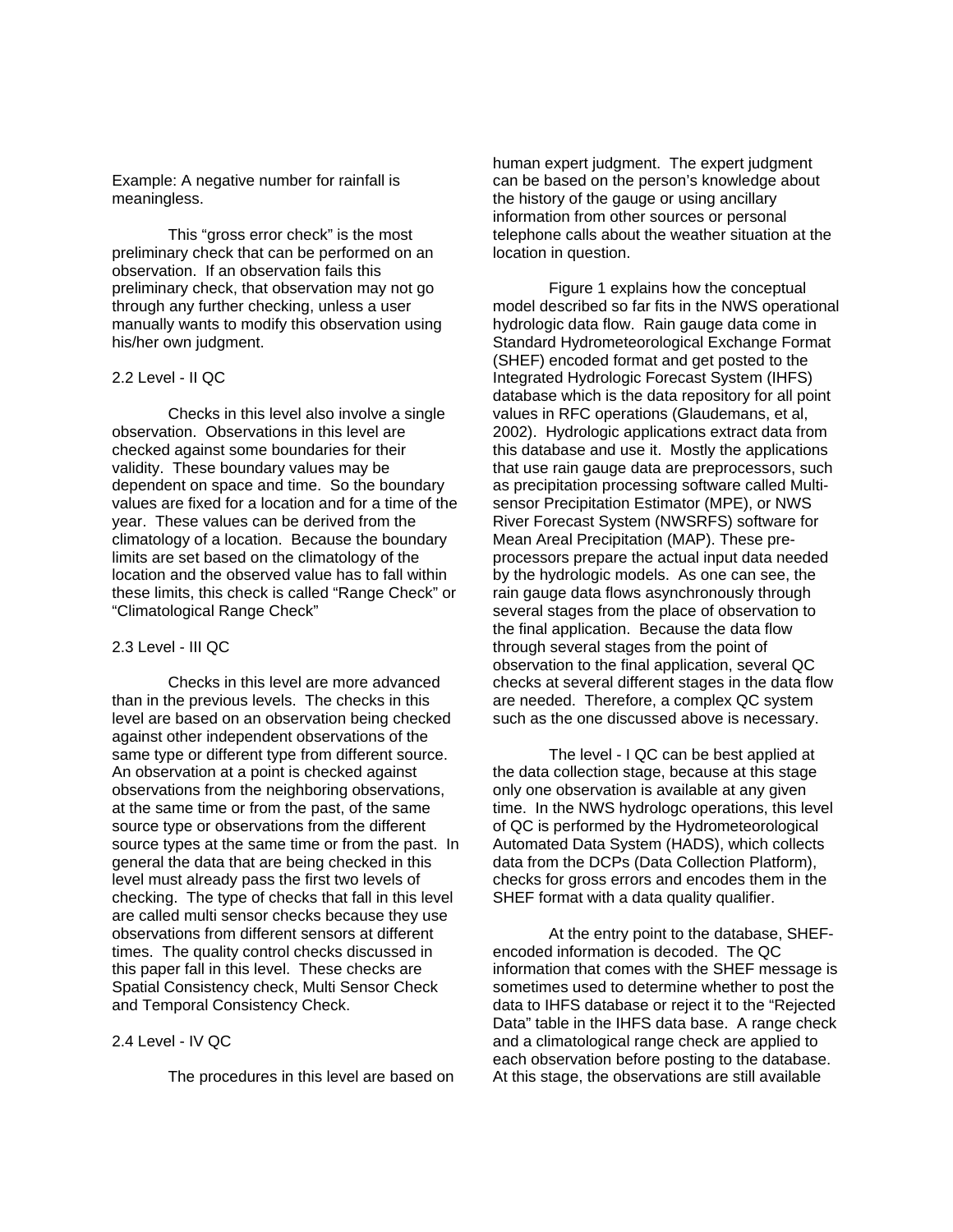as single pieces of information. So the QC checks applied at this stage come under level - II QC.

Once data are posted to the database, gauge data from multiple hours, multiple locations are available. Also several different types of observations are available. Checks which are dependent on multiple observations, multiple variables and multiple observation times can be applied at this stage. So multi-sensor checks discussed under level - III QC are applied at this stage in the data flow. The QC procedures discussed in this paper come under this level - III QC. Just before using the data in an application (or preprocessor), a human being can manually check the observations and make final decision as to the quality of the data. This manual QC process comes under level - IV QC.

## **3. Quality Control Tools**

## 3.1 Spatial Consistency Check

Spatial consistency checking is used to identify outliers which are not spatially consistent with the neighboring gauges (Kondragunta, 2001). This is also called "buddy check". There are several steps involved in the spatial consistency check implemented in the operations. In the first step, outliers are identified following a statistical procedure for a small region (1 $^0$  x1 $^0$  latitudelongitude grid box) of the service area. Since, rainfall is highly variable in space and time, and a rain gauge received rainfall from a convective system does not have to be spatially consistent with the neighbors, a convective screening test was developed. In the second step, a convective screening checks if a gauge received rainfall from a convective system based on lightning information. In the third step, the entire procedure was repeated and automated for a service area i.e an RFC.

### *3.1.1 Identification of Outliers*

There are four steps involved in the identification of outliers.

(i) First step involves calculation of median,  $25<sup>th</sup>$ and 75<sup>th</sup> percentile of the data set under consideration.

(ii) Second step involves calculation of Mean Absolute Deviation (MAD) as follows:

$$
MAD = \frac{1}{N} \sum_{i=1}^{N} |X_i - X_{med}|
$$

where  $X_{\text{med}}$  is the median of the data N is the total number of stations  $X_i$  is the i<sup>th</sup> value of the data

(iii) Third step involves calculating an Index (Madsen, 1993) for each station as follows:

if (MAD=0) Index=0.

Else

If 
$$
(Q_{75} \neq Q_{25})
$$
 then  
\n
$$
\frac{\text{Index}=|X_i - Q_{50}|}{\text{Else}} / (Q_{75} - Q_{25})
$$
\nElse  
\n
$$
\frac{\text{Index}=|X_i - Q_{50}|}{\text{Index}|X_i - Q_{50}|}
$$

Where  $Q_k$  is the  $k^{th}$  percentile.

(iv) In the final step, the index calculated in the step three is compared to a predefined (user defined) threshold value. If the index is greater than the predefined threshold value, then the rain gauge data is flagged as an outlier.

 The procedure described so far is applied to all gauges that fall in a  $1^0$ x1<sup>0</sup> latitude-longitude grid box. Section 3.1.3 describes how this check is applied to entire service area.

### *3.1.2 Convective Screening*

If a gauge is under the influence of an intense thunderstorm, theoretically, it does not have to be spatially consistent with its neighbors. Therefore, in order to screen gauges which receive rainfall from an intense thunderstorm, a gauge identified as an outlier from the spatial consistency check, discussed in the previous section, is compared against the lightning data. If there existsat least one lightning strike within approximately 10 km radius from the gauge during the past one hour, then that gauge is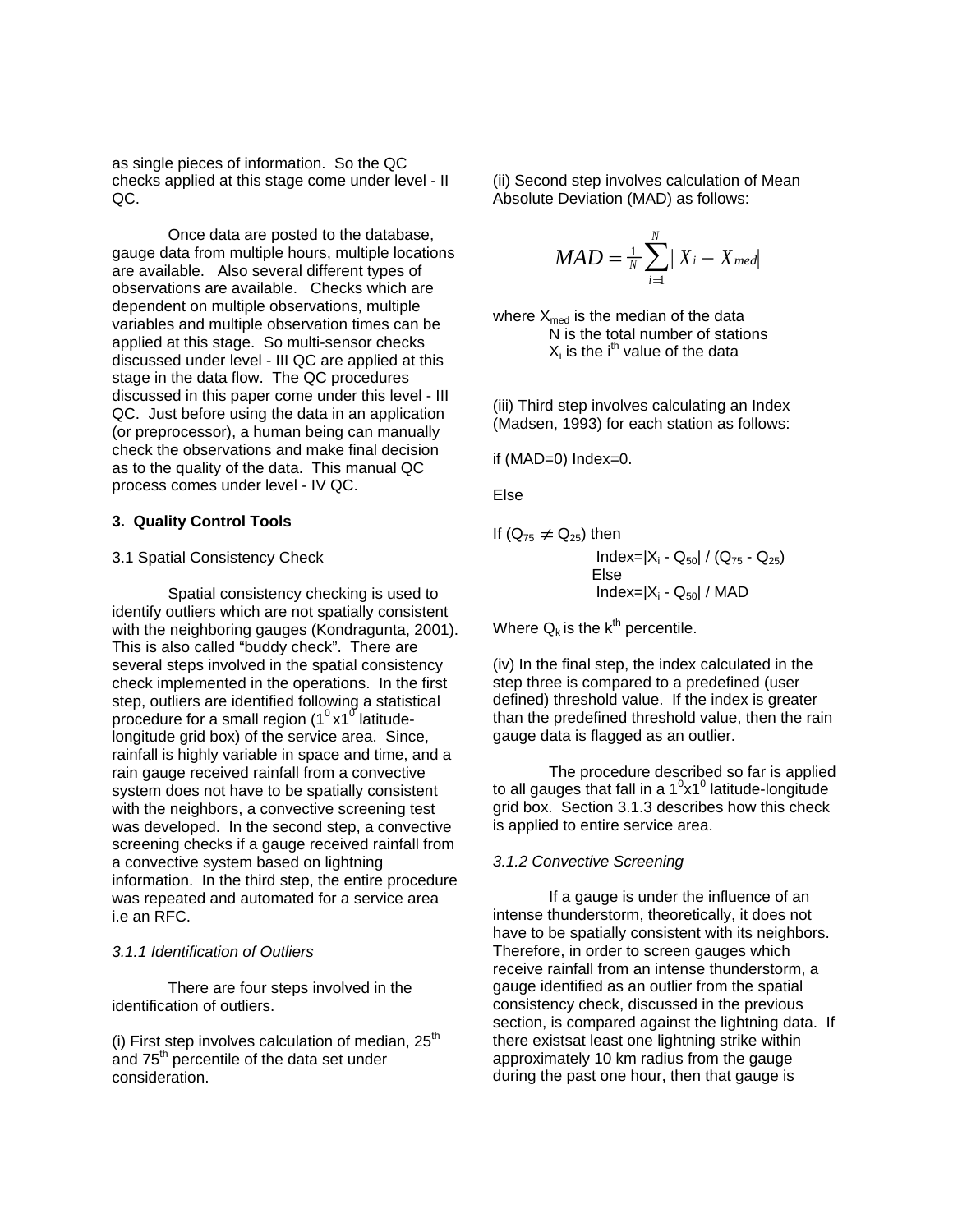removed from the outlier list and the observation is considered valid.

## *3.1.3 Automation of the Spatial Consistency Check*

As mentioned in the introduction, the quality control checks need to be automated as much as possible in order for them to be efficient and to reduce the manual labor and subjectivity of the quality control process. The Spatial Consistency Check (SCC) discussed above is automated for an RFC or WFO region in the following way.

The entire service area is divided into  $1^0$ x1<sup>0</sup> latitude-longitude gird boxes. Starting from the top left corner box, the SCC was applied to each  $(1^0x1^0)$  box, moving to right by a half box each time  $(0.5^0)$ . After reaching the end of the first row, moving down by a 0.5 $^{\rm 0}$  and again starting from the left and moving to right, the SCC is applied to each box in this row. These steps are repeated for the entire service area. Except for the gauges that fall in the outermost ½ deg. region at the periphery of the service area, this procedure ensures every gauge in the entire service region is tested for its spatial consistency in all four directions by the SCC. If a gauge is picked as an outlier four times (i.e. a gauge is tested by SCC by neighboring gauges in all four quadrants), then that gauge is finally flagged as an outlier. Once the outliers are flagged from this procedure, convective screening technique discussed in section 3.1.2 is applied to check if any of these flagged gauges received rainfall from a thunderstorm. If a gauge received rainfall from a convective system, as evidenced by convective screening test, then that gauge is removed from the flagged gauges list.

#### 3.2 Multi-Sensor Check:

The Multi-Sensor Check (MSC) designed in this study is intended to identify rain gauges that are stuck i.e. rain gauges that report zero rainfall even thought there is an indication of rainfall from other sensors such as radars. This type of malfunction is not detected by gross range or climatological range checks because zero

rainfall is a valid rainfall value and falls within the limits set be these checks. One way to identify these stuck gauges is to compare the zero rainfall value with rainfall from the other sensors such as radar and/or satellite.

Two types of multi-sensor checks are discussed here. The first one is to compare a given zero rain gauge report with the estimated rainfall values from radar. If the difference between the rain gauge value and the radar value is greater than a threshold, then that particular gauge is flagged as stuck. The particular check discussed here involves comparing zero valued gauge reports with radar rainfall estimates from collocated as well as neighboring eight grid boxes around the gauge. If a rain gauge value is zero and the corresponding radar or satellite values are greater than or equal to a 1 mm threshold, then that particular rain gauge value is flagged as a stuck gauge. This threshold is an adaptable parameter and can be varied depending upon the season and location.

The second type of test involves comparing the zero-valued rain gauge reports with the rainfall from the neighboring gauges. The idea behind this type of check is, if rainfall is reported in all four directions and a gauge in the middle is reporting zero rainfall value, then that gauge is probably malfunctioning. The result from this test should be used in conjunction with gridded rainfall information from the other sensors such as radar or satellite. The particular check developed in this study involve checking a zerovalued gauge report with the rainfall from the neighboring eight Hydrologic Rainfall Analysis Project (HRAP) grid boxes. If rainfall is reported in at least one box in each side surrounding the gauge in question, then that particular gauge is flagged as a stuck gauge.

### *3.3* Temporal Consistency Check

Similar to MSC, the Temporal Consistency Check (TCC) is also designed to identify stuck rain gauges. Compared to MSC, this check is more robust and involves more complexity in flagging stuck gauges. However, there are some downsides for this test to become operationally effective. One of them is, it is computationally more intensive than the MSC.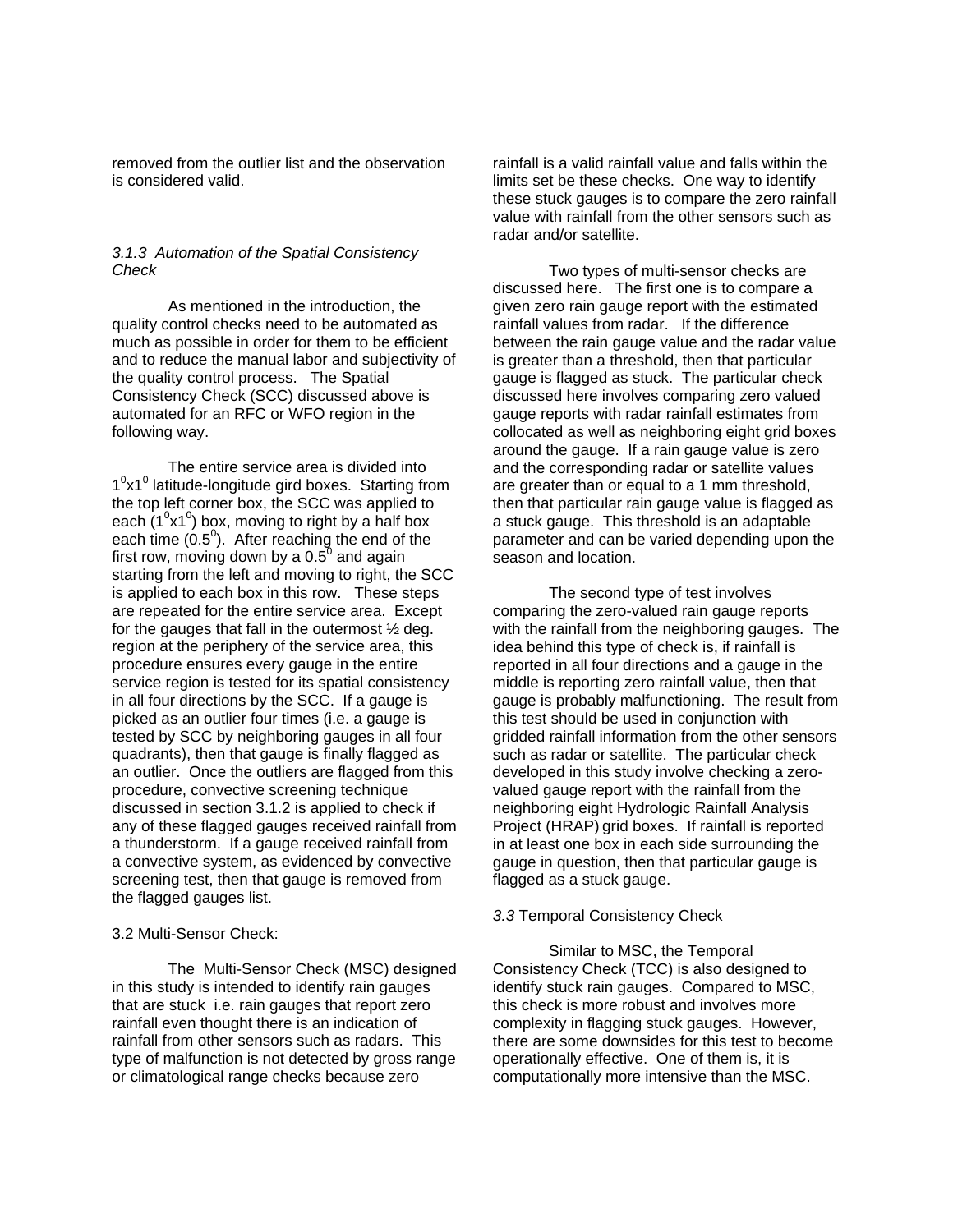Another one is, this check requires continuous measurements of both rain gauge and radar data are for a specified time period in order for the check to be more effective. The longer the time period chosen, the more effective the test is, but the more difficult it is to get continuous data without any missing observations and more computationally intensive. Following are the steps involved in this test.

In the first step, cumulative time series for hourly gauge rainfall (G) and hourly radar rainfall (R) are obtained for the time period chosen, in this case a day, as follows:

$$
G_{i} = \sum_{i=i-23}^{i} g_i
$$

$$
R_i = \sum_{i=i-23}^{i} r_i
$$

where i is the current hour.

In the second step, daily differences of the cumulative gauge rainfall and radar rainfall are calculated as follows:

$$
\Delta G_{i} = G_{i} - G_{i-23}
$$

$$
\Delta R_{i} = R_{i} - R_{i-23}
$$

In the third step, certain conditions are applied and a threshold value (i.e. 2 mm ) is used to identify the stuck gauges.

The conditions applied are:

If  $\Delta G_i > 0$  and  $\Delta R_i > 0$ , then the gauge is considered functioning.

If  $\Delta G_i = 0$  and  $\Delta R_i = 0$ , then the gauge is considered functioning.

If  $\Delta G_i = 0$  and  $\Delta R_i$  > threshold, then the gauge is considered stuck or malfunctioning.

The threshold is an adaptable parameter and can be varied depending on season and location.

### **4. Results and Discussion**

In order to show the effect of the SCC on the real time analysis, this check was applied to a case on August 09 2005 in the MARFC area of responsibility. On average, there were about 560 gauge reports for this case. Out of which, about 20 rain gauges were flagged as outliers from the SCC. The flagged gauge reports were manually edited using the Graphical User Interface tool available in the Multi-sensor Precipitation Estimator (MPE) software (Lawrence, 2003). The MPE was run before and after editing the gauges reports. Two of the MPE outputs Gauge-Only analysis (Seo, 1998) and Multi-sensor analysis (Seo, 1998), were validated against daily cooperative rain gauge data. Approximately 25% of these rain gauges become part of operational gauges.

Presented in Figures 2a-b are the scatter plots between validation gauges and gauge-only analysis and multi-sensor analysis from MPE before the rain gauge data were quality controlled. Presented in Figures 2c-d are the same as Figures 2a-b, except for the MPE output after rain gauge data were manually quality controlled by removing gauges flagged by the SCC. Bias Ratio, Root Mean Square Error (RMSE) and Correlation Coefficient (RHO) are calculated and presented in the scatter diagrams. These results indicate that RMS error and correlation coefficient have improved considerably for the gauge-only analysis from before SCC QC to after SCC QC. There is also improvement in the Mulit-sensor field, but the improvement is less than gauge only because, the multi-sensor field tends to minimize the errors. The bias ratio has not improved in either case. This is because only outlying gauge values were quality controlled from this test and not the zero reports. In real operations, both outlying and zero reports are quality controlled.

### **5. Conclusions**

 On average Spatial Consistency Check flagged 3.6% of gauges as outliers. Validation results indicate considerable improvement in the RMS error and correlation coefficient for both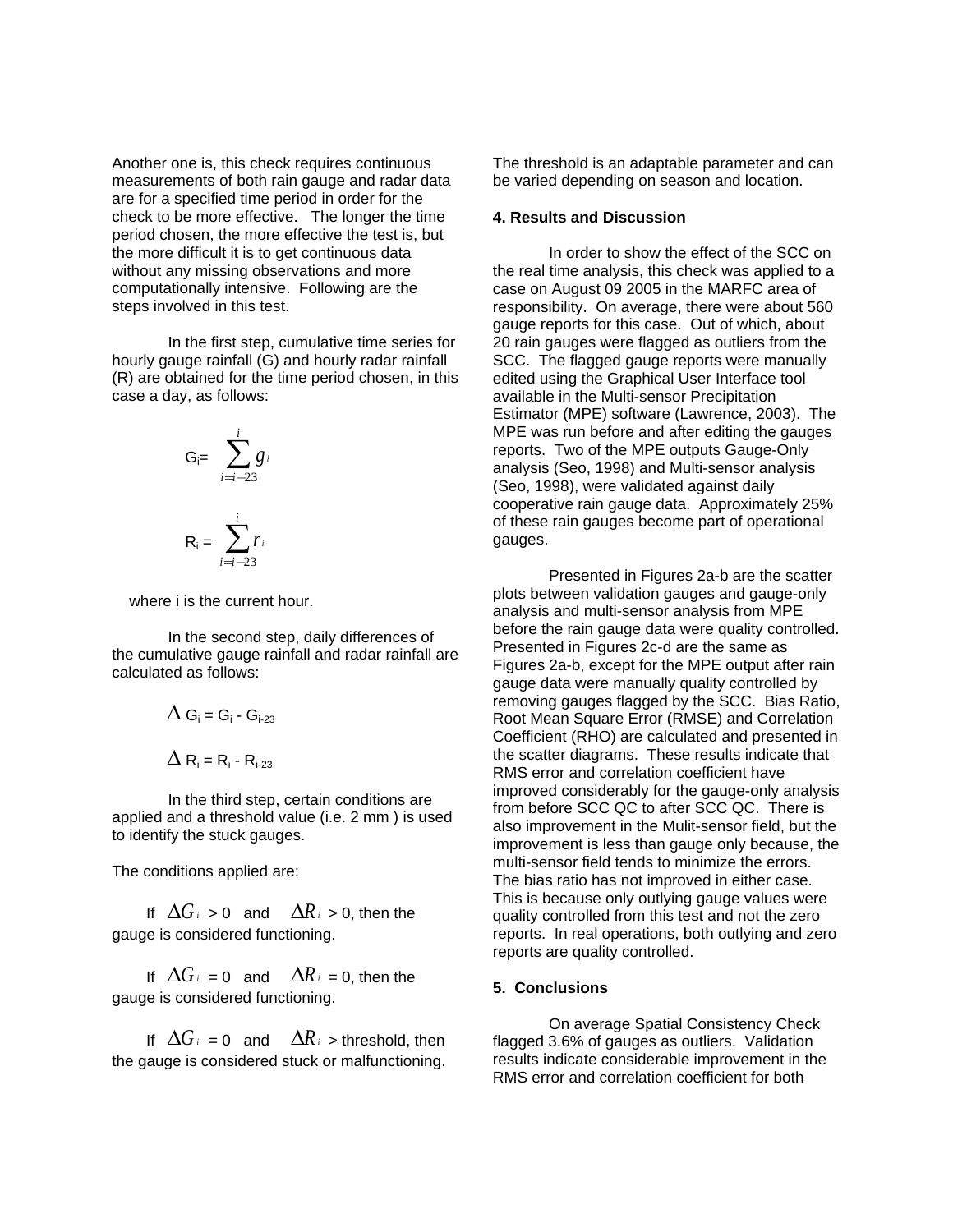gauge only analysis and multi-sensor analysis. Bias did not improve because, in this case, only outliers were quality controlled. Quality controlling zero values would show improvement in the bias value also.

More cases of data will be analyzed and presented at the conference. Also, results from the Multi sensor check will be presented at the conference. The Temporal Consistency Check is under consideration for operational implementation.

### **6. References**

Glaudemans, M. J., J. M. Roe, and P. S. Tilles, 2002: The ingest, quality control, and processing of hydrometeorological data at National Weather Service Field Offices, 82<sub>nd</sub> AMS Annual Meeting, Interactive Symposium on the Advanced Weather Interactive Processing System, Orlando, Florica, January 13-17, 2002.

Kondragunta, C.R., 2001: An outlier detection technique to quality control rain gauge measurements. Eos Trans. Amer. Geophys. Union, 82 (Spring Meeting Suppl.), Abstract H22A-07A.

Lawrence, B. A., M. I. Shebsovich, M. J. Glaudemans and P. S. Tilles, 2003: Enhancing precipitation estimation capabilities at National Weather Service field offices using multi-sensor precipitation data mosaics. 83<sup>rd</sup> AMS Annual Meeting, 19<sup>th</sup> International Conference on Interactive Information Processing Systems for Meteorology, Oceanography, and Hydrology, Long Beach, California, February 9-13, 2003.

Madsen, H., 1993: Algorithms for correction of error types in a semi-automatic data collection. Precipitation Measurement and Quality Control. B. Sevruk & M. Lupin (eds.), Proc. Of Symp. On Precipitation and Evaporation, Vol. 1, Bratislava, Slovakia, September 20-24, 1993.

Seo, D-J., 1998: Real-time estimation of rainfall fields using rain gauge data under fractional coverage conditions. J. Hydrol., 208, 25-36.

Seo, D-J., 1998: Real-time estimation of rain fall fields using radar rainfall and rain gauge data., J. Hydrology, 208, 37-52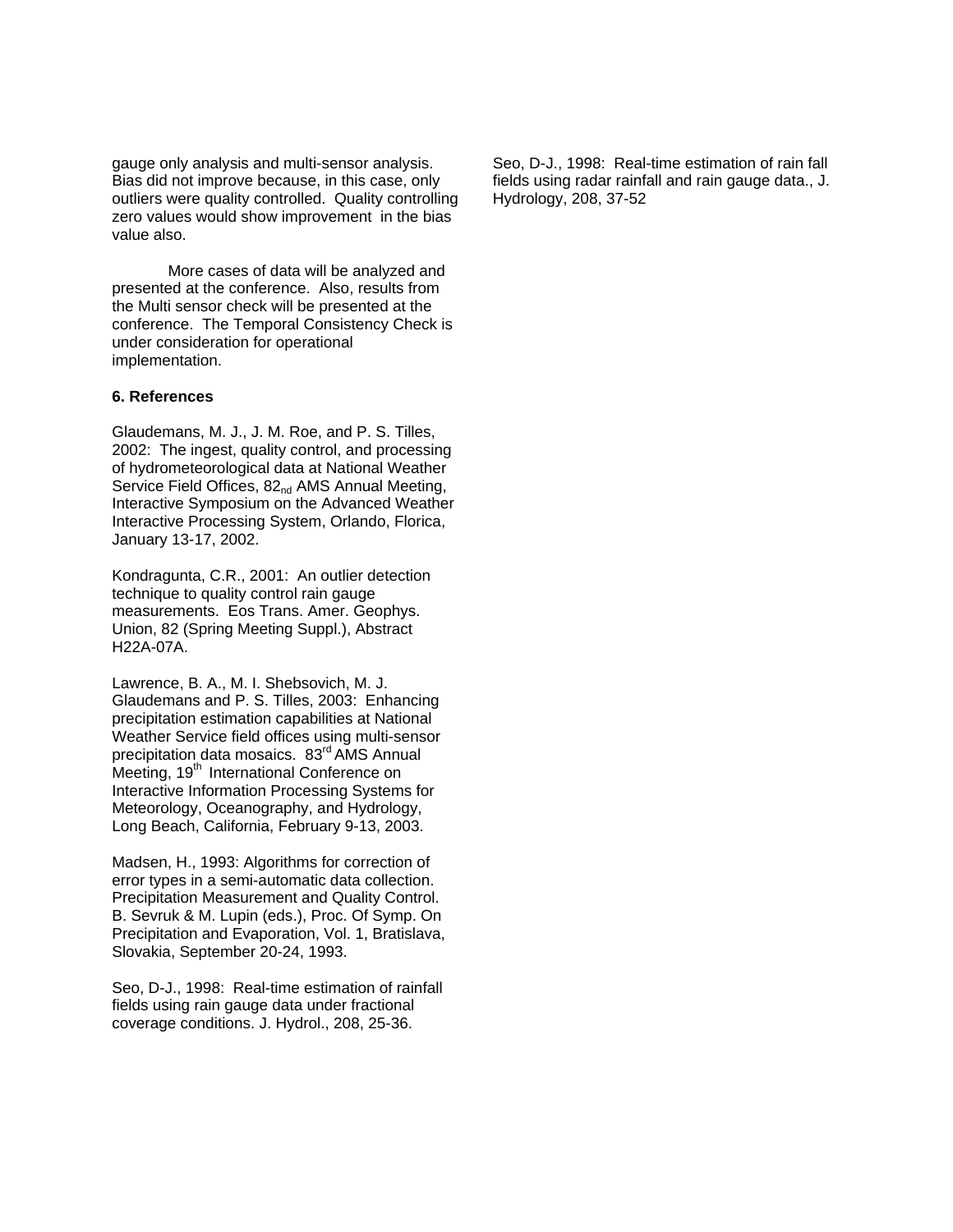

Figure 1. Operational hydrologic data flow and conceptual QC model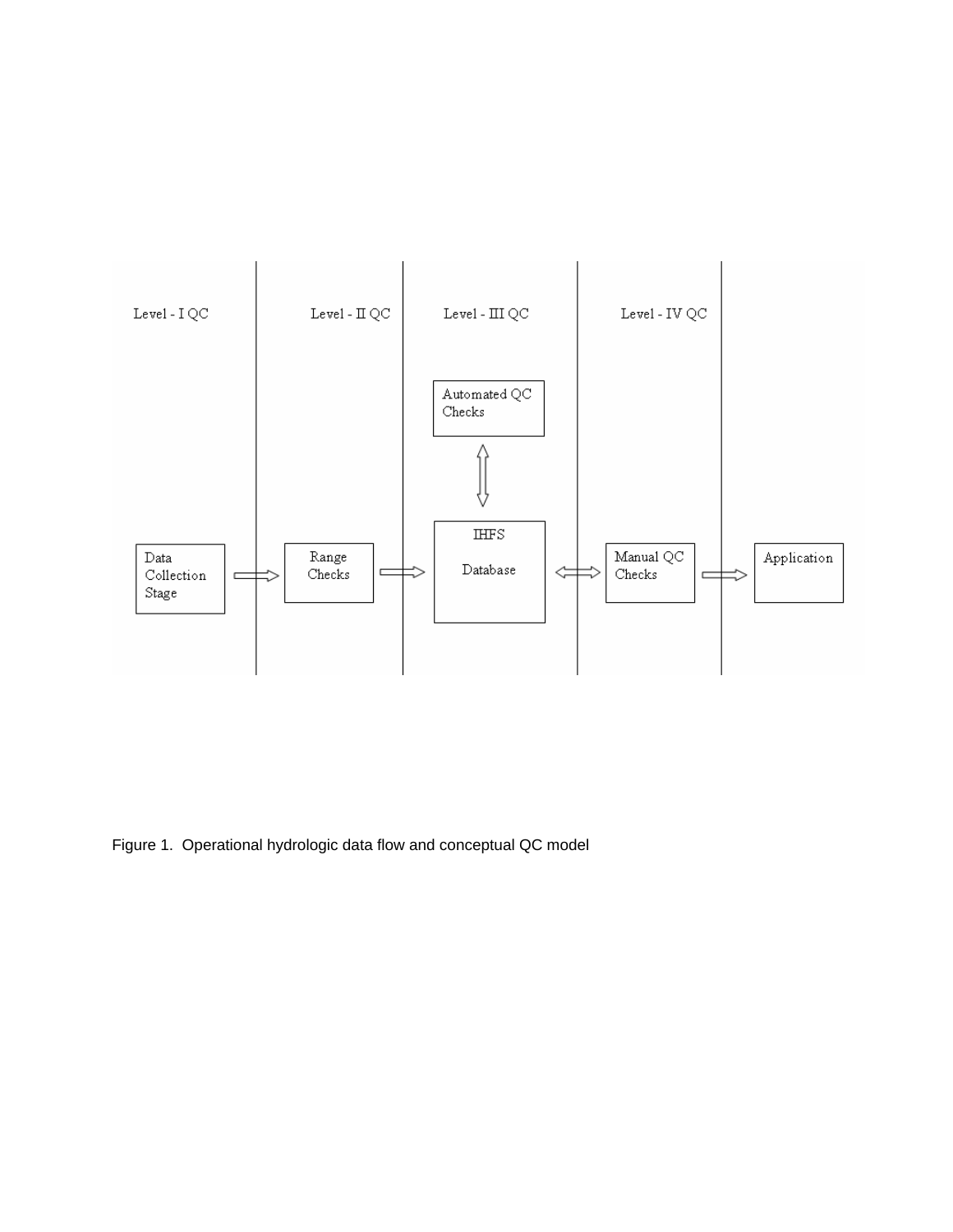

Figure 2a-b Scatter plot between co-op gauges (Y-axis) and gauge-only analysis (X-axis) before quality control (top) and after quality control (bottom) for August 09, 2005